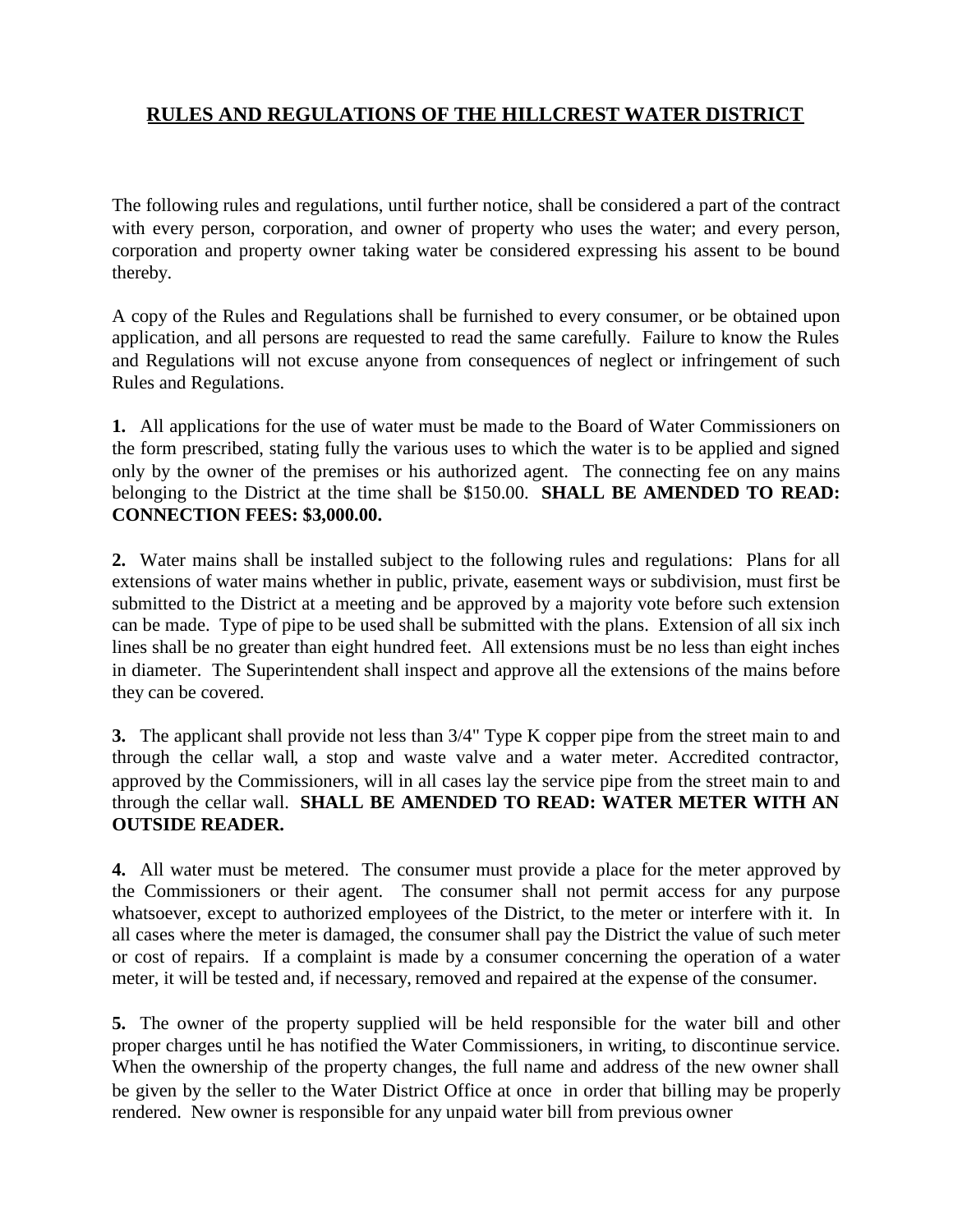Page 2 Hillcrest Water District Rules and Regulations

**6.** Consumers shall maintain in good condition, all pipes and fittings and shall protect the same from freezing. They also shall be responsible for all damage caused by their failure to do so, and shall be responsible from property line through the cellar wall.

**7.** The Water Commissioners and their agents shall have access, at any reasonable time, to the premises supplied with water to examine pipes and fixtures, to ascertain the quantity of water used, and to shut off the water for nonpayment, or violation of these Rules and Regulations.

**8.** No person shall, without written permission of the Water Commissioners, connect, cause to be connected, alter or repair any service pipe for the conveying of water from any main or distributing pipe to any house, building, or manufacturing place for any purpose whatsoever. The Water Commissioners reserve the right to shut off the water for the purpose of making repairs or alterations.

**9.** When water has been shut off because of disregard of the Rules and Regulations or nonpayment of bills, it will be turned on again when the Commissioners are satisfied that there will be no further cause of complaint and upon payment of \$25.00. A like charge of \$25.00 will be made when a customer requests that the water be turned off for any reason. This charge is to include the turning on again. The Commissioners reserve the right to restrict the use of water whenever public emergency so requires. No damage shall be allowed any taker of water for shutting off same for any purpose or for doing repairs on pipes, gates, valves, hydrants, or other fixtures, or for any work on the main pipe system. A reasonable notice shall be given all takers before their supply will be cut off except in cases of emergency. Steam boilers or hot water tanks supplied directly with water should be supplied with proper safeguards against danger from collapsing, water hammer or back pressure; however, the Commissioners will not be held responsible for damages to the premises in any event.

**10**. In event of a problem from the water main to the meter, and if the property owner requests the District to repair same, the property owner will sign an agreement with the District that they will be responsible for all charges incurred. Under no circumstances shall the work be done unless and agreement is signed by the property owner. **SHALL BE AMENDED TO READ: FROM THE PROPERTY LINE TO THE METER.**

**11.** These Rules and Regulations may be altered or amended at a District Meeting only upon majority vote.

**12**. Whoever violates any of these sections shall be punished as prescribed by Section 39G, Chapter 40, of the General Laws of Massachusetts, as amended.

**13.** Under General Laws of Massachusetts, Chapter 40, Section, 42A to 42F, inclusive as amended on January 1, 1947, any bill overdue for six months is subject to alien on the property.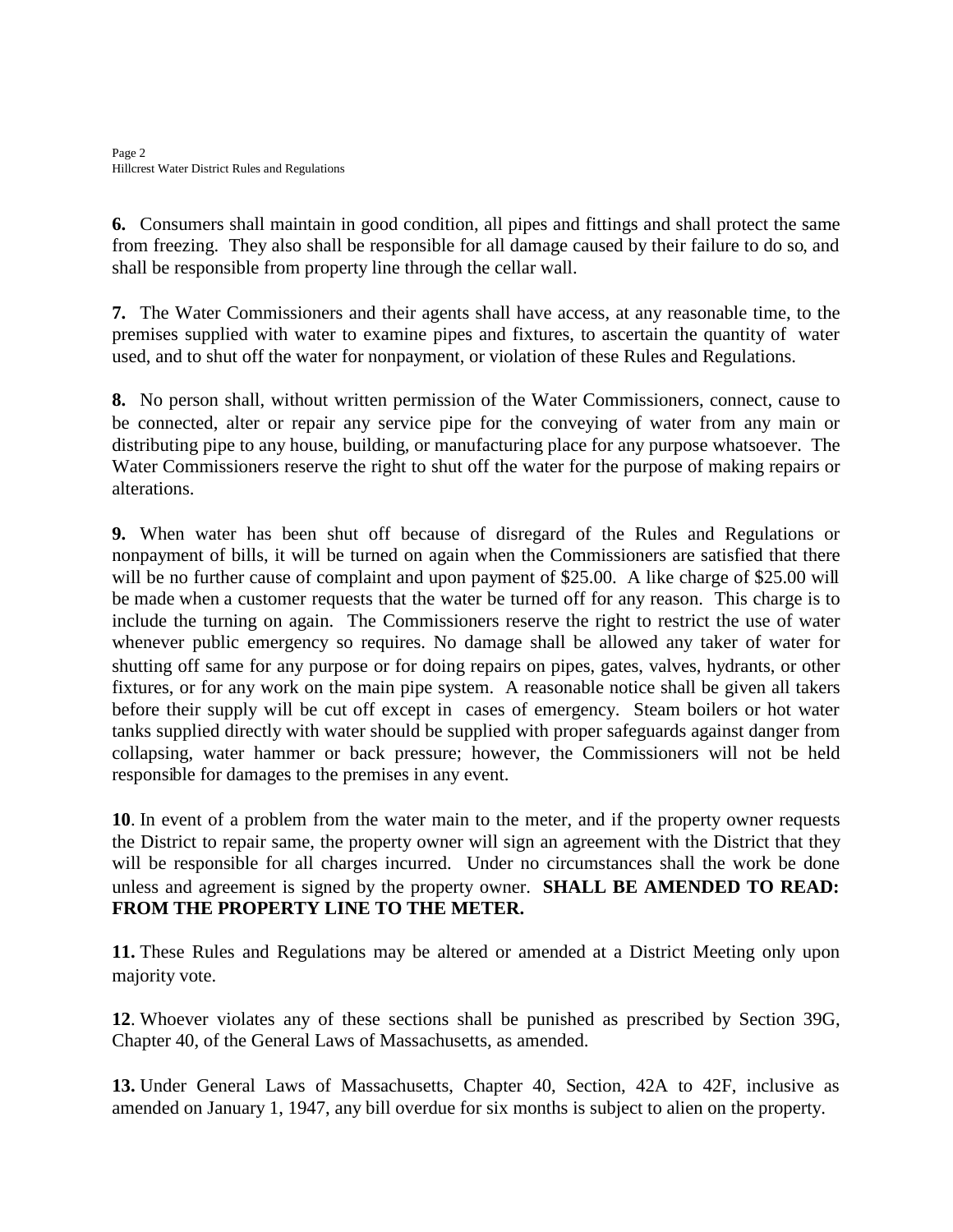## **RULES AND REGULATIONS OF THE HILLCREST WATER DISTRICT Accepted at the May 9, 2000 Annual Meeting**

The following rules and regulations, until further notice, shall be considered a part of the contract with every person, corporation, and owner of property who uses the water; and every person, corporation and property owner taking water be considered expressing his assent to be bound thereby.

A copy of the Rules and Regulations shall be furnished to every consumer, or be obtained upon application, and all persons are requested to read the same carefully. Failure to know the Rules and Regulations will not excuse anyone from consequences of neglect or infringement of such Rules and Regulations.

**1.** All applications for the use of water must be made to the Board of Water Commissioners on the form prescribed, stating fully the various uses to which the water is to be applied and signed only by the owner of the premises or his authorized agent. The connecting fee on any mains belonging to the District at the time shall be \$3,000.00.

**2.** Water mains shall be installed subject to the following rules and regulations: Plans for all extensions of water mains whether in public, private, easement ways or subdivision, must first be submitted to the District at a meeting and be approved by a majority vote before such extension can be made. Type of pipe to be used shall be submitted with the plans. Extension of all six inch lines shall be no greater than eight hundred feet. All extensions must be no less than eight inches in diameter. The Superintendent shall inspect and approve all the extensions of the mains before they can be covered.

**3.** The applicant shall provide not less than 3/4" Type K copper pipe from the street main to and through the cellar wall, a stop and waste valve and a water meter with an outside reader Accredited contractor, approved by the Commissioners, will in all caseslay the service pipe from the street main to and through the cellar wall.

**4.** All water must be metered. The consumer must provide a place for the meter approved by the Commissioners or their agent. The consumer shall not permit access for any purpose whatsoever, except to authorized employees of the District, to the meter or interfere with it. In all cases where the meter is damaged, the consumer shall pay the District the value of such meter or cost of repairs. If a complaint is made by a consumer concerning the operation of a water meter, it will be tested and, if necessary, removed and repaired at the expense of the consumer.

**5.** The owner of the property supplied will be held responsible for the water bill and other proper charges until he has notified the Water Commissioners, in writing, to discontinue service. When the ownership of the property changes, the full name and address of the new owner shall be given by the seller to the Water District Office at once in order that billing may be properly rendered. New owner is responsible for any unpaid water bill from previous owner